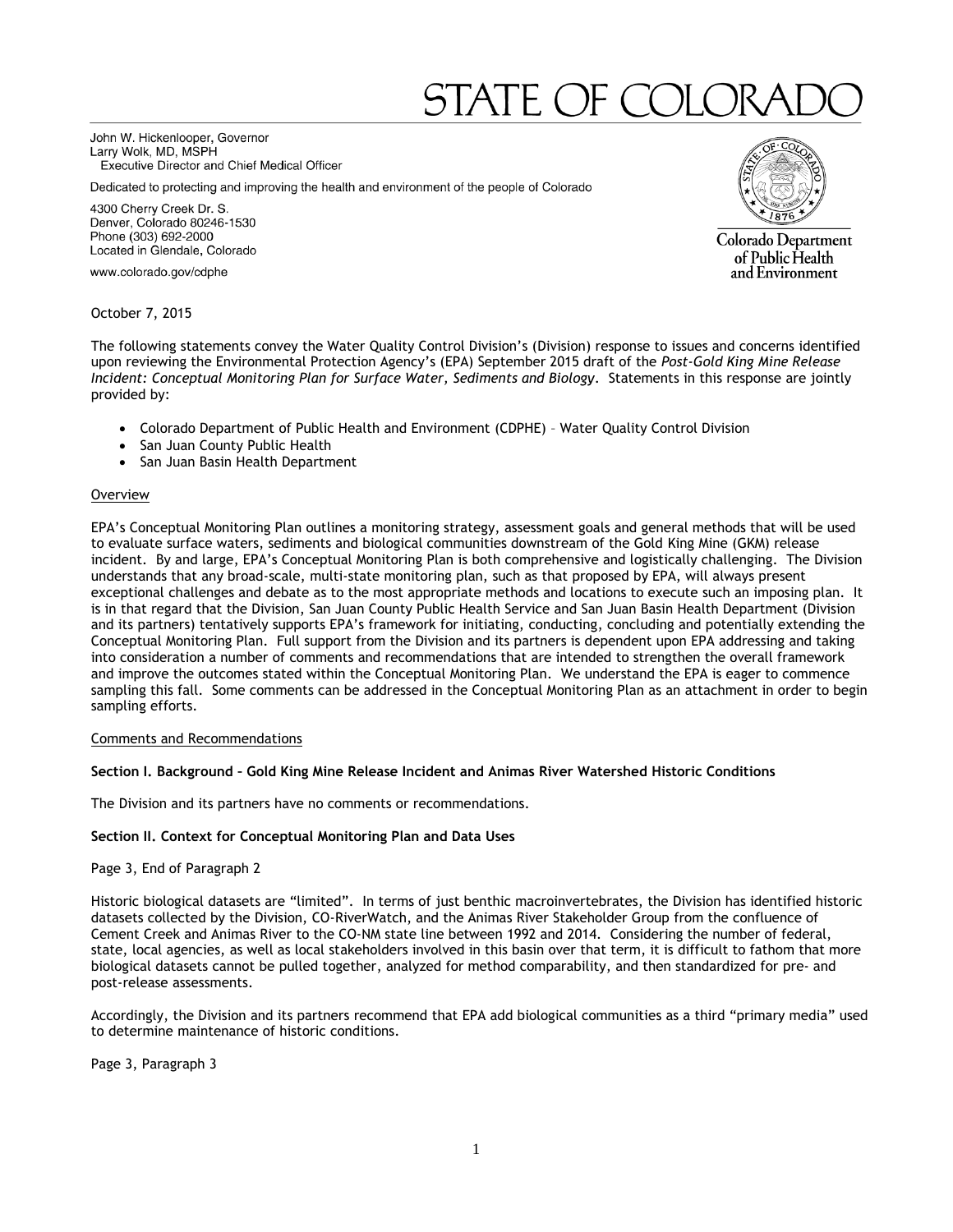The Division and its partners strongly agree with adding sites without robust datasets to the plan in order to complete the geographic distribution of sites so post-release benchmarking can proceed in areas previously not visited.

# Page 3, Paragraph 4

Explain exactly what metrics or statistical measures will be used to determine if and when results have returned to historic, pre-release conditions.

The Division and its partners also recommend that EPA add language to this section that addresses the potential of "mixed" results across the three primary media. This recommendation addresses what happens if the surface water chemistry or sediments have returned to historic, pre-release conditions but the benthic macroinvertebrate or fish communities remain depressed. Does EPA have a contingency plan to handle "mixed" results across the three primary media?

## **Section III. Objectives and Study Questions**

## Page 4, Bullet 1

It is recommended that EPA explain exactly how changes in surface water, sediment, and biological community trends, since the GKM Release Incident, will be identified statistically. In other words, what outcomes indicate that conditions are okay or a meaningful change occurs between pre- and post-release conditions?

Also, related to Objective A, EPA should clarify what the period of record will be regarding datasets used to compare preand post-release conditions. Is it all data, regardless of time period, or will a standardized period of record be used, e.g. 5 years or 10 years?

## Page 4, Paragraph 3

This speaks to the last sentence that reads "*Include biological community and biological tissue data-set comparisons if historic datasets allow*". Above, the Division and its partners already recommended adding the biological community to the list of primary media. To further this thinking, please detail what State indices or biological metrics will be used to compare before and after with the biological community. The Division would recommend the Colorado Multi-metric Index for benthic macroinvertebrate condition comparisons in Colorado, but would also advocate for categorical metrics that improve understanding of diversity, richness, pollution, and taxa dominance across all sites regardless of state.

#### Page 5, under Study Questions – Objective A:

The Division and its partners recommends adding the sentence "How do they compare to state water quality standards and/or screening levels?" to Sub-section 1a. It would make more sense to have this sentence under both Objectives A and B since state water quality standards should be used as a point of reference at sites with robust historic datasets (Objective A) or without (Objective B).

# Page 6, under Study Questions – Objective B:

Clarify what is meant by "*previous assessments*" in Sub-section 1d. Is this referring to current EPA assessment efforts using data in a recent period of record before the event or is this referring to the assessment efforts for the most recent Integrated Reporting cycle? Additional clarity here would provide transparency on how this study question will be answered in the future. The Division and its partners would recommend adding a comprehensive table, as an attachment, that would summarize historical, pre-release water quality data and assessment results. This would include assessment statistics used (e.g. for Colorado, the 85<sup>th</sup> percentile for chronic standards), the number of samples (e.g. n=\_\_), the corresponding water quality standards, by State, for those same parameters.

#### **Section IV. Monitoring Frequency and Analytes of Interest**

#### Page 7, Table 1

How will EPA staff mobilize or react to a stormwater event on short notice. It is the Division's experience that stormwater events are highly variable and occur with little to no notice. Accessing sites can be difficult during storms. Does EPA intend to collect stormwater samples at each site listed in Table 2? If so, how will EPA mobilize staff in time to visit each site in Table 2 after a stormwater event? The Division and its partners recommend bolstering the section on Stormwater Sampling, perhaps in the forthcoming EPA Sample Analysis Plan, to detail what sites will be visited and how/where EPA staff will mobilize upon incidence of precipitation events.

The Division and its partners recommend collecting stormwater samples on Cement Creek, too.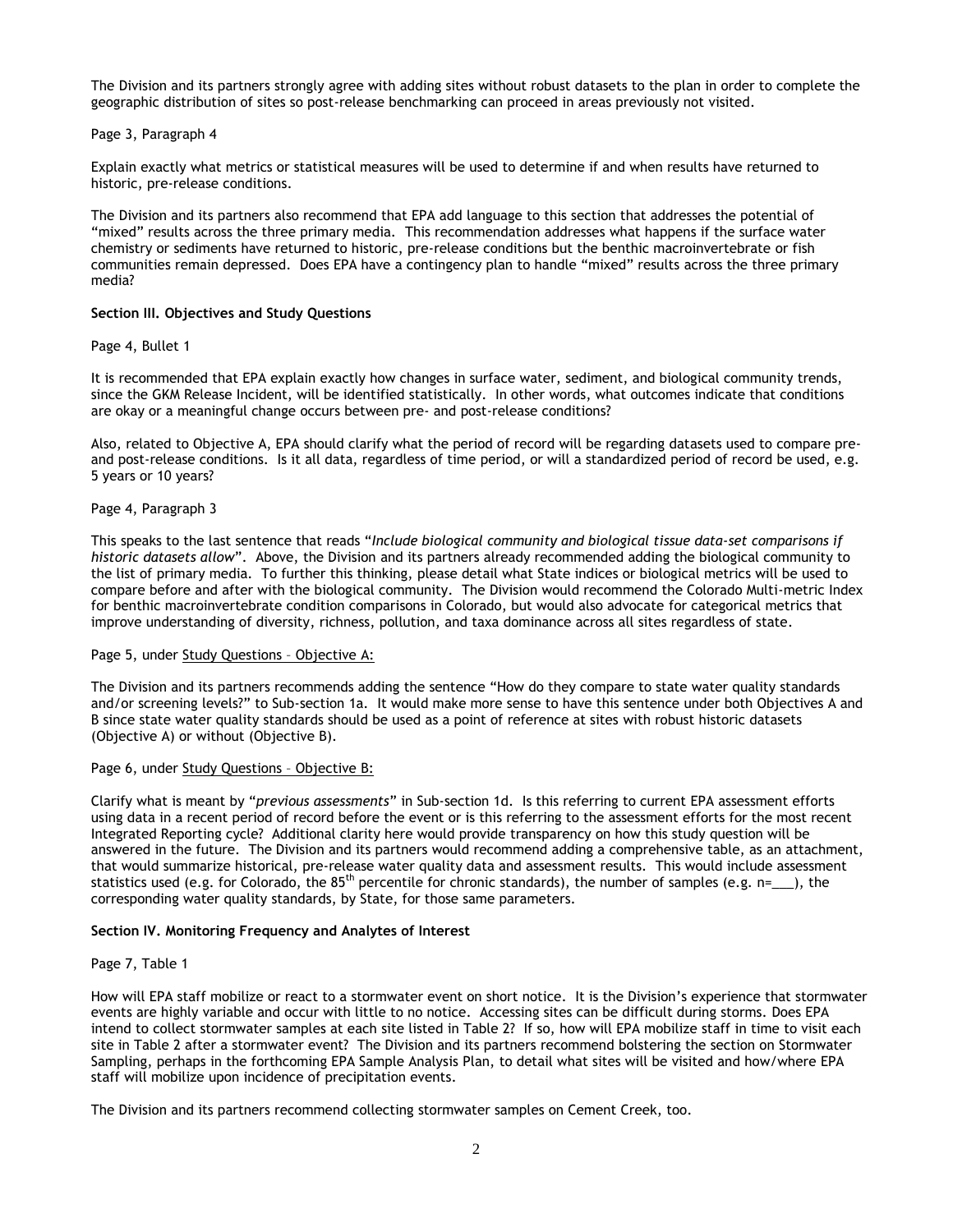The Division and its partners recommend adding Total Organic Carbon (TOC) and Redox (Oxidation/Reduction) Potential or "ORP" measures to the Sediment sampling.

The Division and its partners recommend extending at least benthic macroinvertebrate sampling beyond the one-year plan to two or three years. The reason for this extension is that macroinvertebrates are integrators of slow changes to water and sediment quality. It could take several fall index periods for the macroinvertebrates to exhibit a response to both the initial GKM slug and the continuing introduction of heavy metals still flowing from the Gold King mine and other abandoned mines.

Further expand what measures of physical habitat will be collected in the forthcoming EPA Sample Analysis Plan. How will this information inform decision making in the future?

The Division and its partners recommend identifying which parameters listed at the bottom of Table 1 will be analyzed for the dissolved, total and total recoverable fractions, respectively. Will the same suite of total recoverable metals be analyzed for sediment as water column? If so, add the footnote to sediment as well. This detail may be further clarified in EPA's forthcoming Sample Analysis Plan.

## **Section V. Site Selection and Assessment Approach**

## Page 8, under Assessment Summary:

The term "quality" of historic data is used for the first time as pre-requisite for data assessment method development. In previous sections, discussing comparisons of pre- and post-release data, EPA did not include the same references to the "quality" of the data.

Define what quality measures will determine what datasets are retained for analysis. In other words, what criteria will exclude historic datasets?

# Page 8, 1<sup>st</sup> bullet

This sentence should read "*If the one-year monitoring study indicates that post-release water quality, sediment, and biological trends are similar to trends observed prior to the GKM release:*"

# Page 8, 2<sup>nd</sup> bullet

The Division and its partners recommend that EPA develop a decision-rule in this section in the event that the one-year monitoring study concludes that pre-release water quality and sediment trends have degraded since the GKM release but the screening levels or water quality standards are not yet exceeded. This could result in a scenario where EPA may not conduct additional site-specific investigations while screening levels or water quality standards are perhaps inconclusive or near exceedance but not yet exceeding.

# Page 9, Screening Levels and Water Quality Standards

The list of federally approved applicable State and Tribal water quality standards are listed and referenced by website. There are no references to federal screening levels in this list. Will federal screening levels be used? If so, they should be included in this list and referenced. There are no screening levels for metals in sediment included in the Colorado Regulations as referenced in this list. What will EPA use when evaluating sediment data in these cases? The Division and its partners would recommend at some point to add another table as an attachment that clearly lays out the applicable screening levels for each parameter by state or tribe, as well as federal. Please list screening levels for sediment exposure, drinking water ingestion, and fish tissue consumption.

#### **Section VI. Potential Sampling Locations**

# Page 9, Table 2

This is in reference to the second row with site A68 (EPA). The rationale for selecting this location is because it would serve as a "reference condition" for the release. There is uncertainty how establishing a reference condition at this location will contribute to the framework of pre- and post-release dataset comparisons. For instance, will primary media data collected at this location prior to the release be used for comparison to the Cement Creek location or lower Animas River locations that experienced the GKM spill?

Therefore, the Division and its partners recommend that EPA illuminate how this location will be used as a reference condition and in what context.